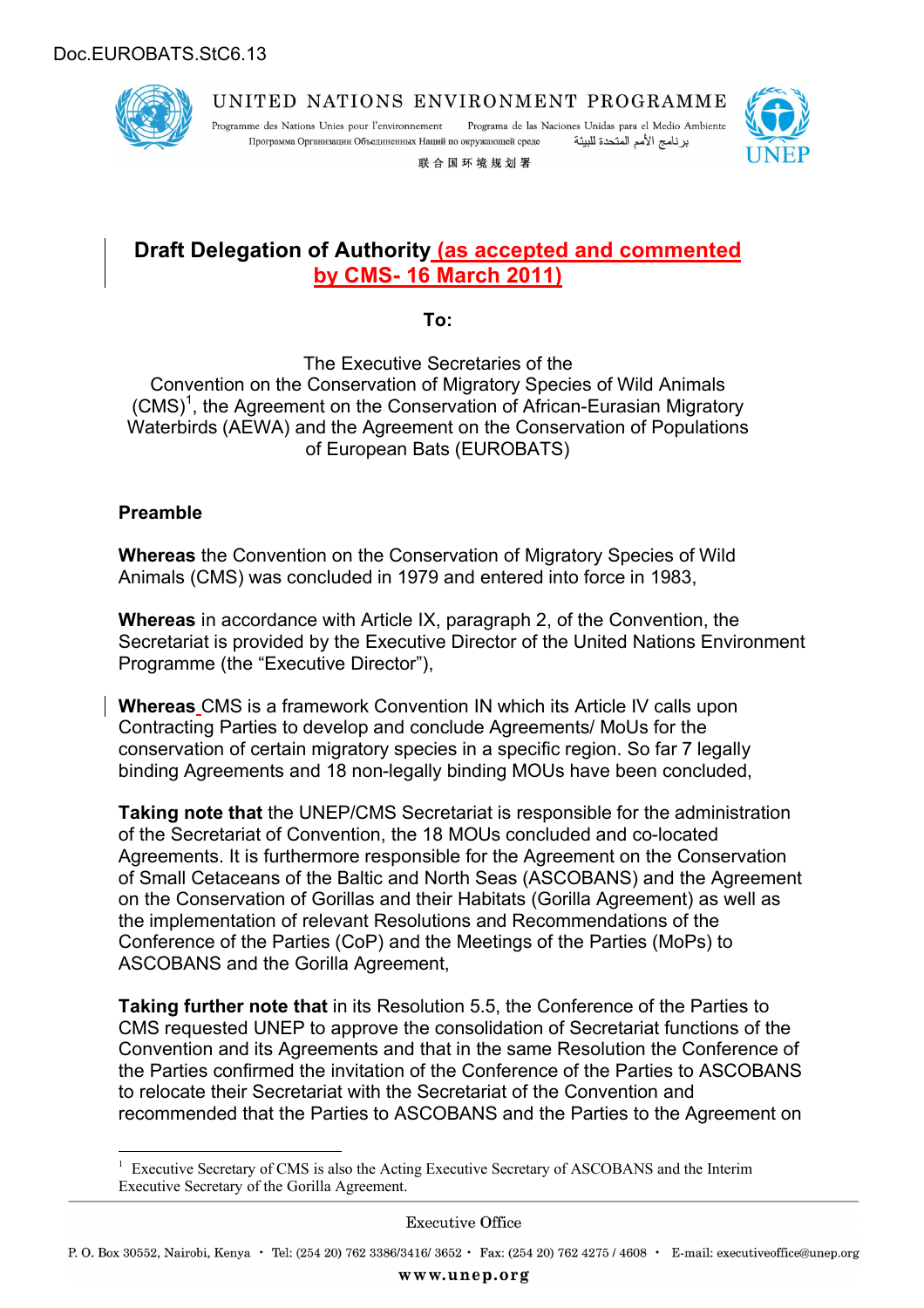

Programme des Nations Unies pour l'environnement Programa de las Naciones Unidas para el Medio Ambiente Программа Организации Объединенных Наций по окружающей среде برنامج الأمم المتحدة للبيئة



联合国环境规划署

the Conservation of Bats in Europe requests the Executive Director of UNEP to become their Secretariat. This Resolution also invited Contracting Parties to ASCOBANS, the Agreement on the Conservation of Populations of European Bats (EUROBATS), the Agreement on the Conservation of Cetaceans of the Black Sea, Mediterranean and Contiguous Atlantic Area (ACCOBAMS) and the Agreement on the Conservation of African-Eurasian Migratory Waterbirds (AEWA) to consider the offer to consolidate secretariat functions in the Agreements Unit of the UNEP/CMS Secretariat. Finally, this Resolution 5.5 invited contracting Parties to future Agreements to consider co-location of their Agreement Secretariats with the UNEP/CMS Secretariat,

Further taking note that the 5<sup>th</sup> Session of the Meeting of Parties (MoP) to ASCOBANS decided in accordance with Resolution 2d to install the UNEP/CMS Secretariat as the secretariat pursuant to Article 4 of the ASCOBANS Agreement, and the Executive Secretary of UNEP/CMS as acting Executive Secretary for ASCOBANS and by Resolution 5 of MoP 6 extended the period to 2012;

**Taking further note that** at the negotiation Meeting to conclude the Gorilla Agreement, the Range States requested the UNEP/CMS Secretariat to provide the Interim Secretariat to the Agreement and the Executive Secretary of the UNEP/CMS Secretariat serving as its Interim Executive Secretary;

**Noting therefore that** the responsibilities for the implementation and administration of both ASCOBANS and the Gorilla Agreement are also within the UNEP/CMS Secretariat:

**Considering that**, at the first Meeting of Parties to AEWA it was decided through Resolution 1.1 to establish a permanent Secretariat to be integrated in UNEP and co-located with the UNEP/CMS Secretariat in Bonn, Germany. Both the Resolution and the annexed "Terms of Reference for Secretariat Arrangements" specify the mandate, authority and competencies of the Executive Secretary,

**Considering further that** the permanent EUROBATS Secretariat was established in 1996 in co-location with the UNEP/CMS Secretariat but it was self-administered under the direct supervision of the Parties until 31 December 2000. With Resolution 3.1 the Parties decided the integration of the Secretariat in UNEP administration, again in co-location with UNEP/CMS effective from 1 January 2001. Both the Resolution and the annexed "Terms of Reference for Secretariat Arrangements" specify the mandate, authority and competencies of the Executive Secretary,

**Further considering that** the Secretariats for ACCOBAMS and the Agreement on the Conservation of Albatrosses and Petrels (ACAP) are not integrated in UNEP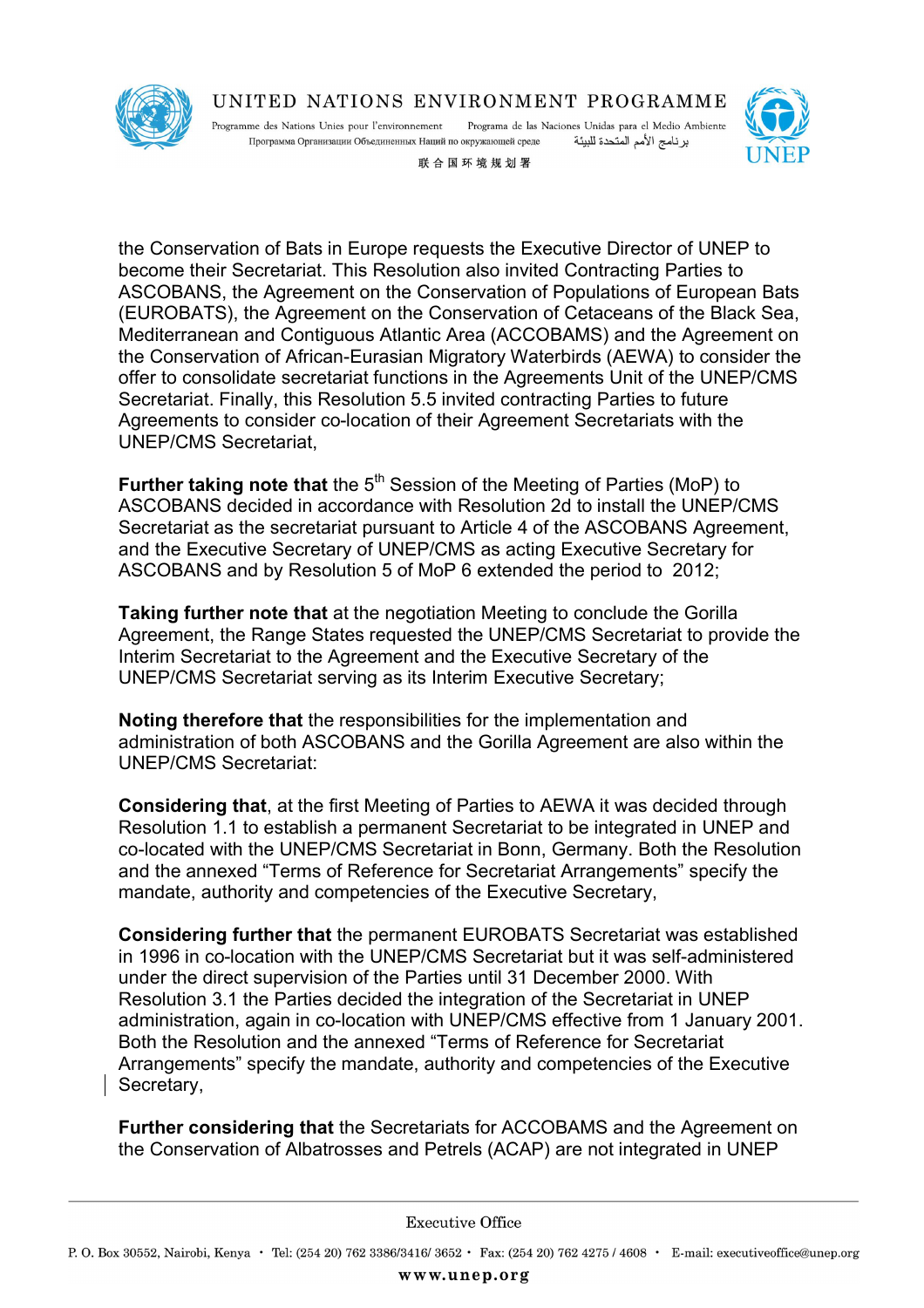

Programme des Nations Unies pour l'environnement Programa de las Naciones Unidas para el Medio Ambiente Программа Организации Объединенных Наций по окружающей среде برنامج الأمم المتحدة للبيئة



联合国环境规划署

but administered respectively by the Government of Monaco and Australia and as such not covered by this Delegation of Authority,

#### **A. Accountability context**

1. This delegation of authority aims to ensure the provision of high-quality secretariat services to CMS, AEWA, ASCOBANS, EUROBATS as well as the Gorilla Agreement and to clarify the authority, responsibility and accountability of the Executive Secretaries. In this regard,the Executive Director and the Executive Secretaries acknowledge the following:

- (i) The roles and responsibilities assigned to the Conference of the Parties (CoP)/ Meeting of the Parties of respectively CMS, AEWA, ASCOBANS, EUROBATS and the Gorilla Agreement and that the Secretariats for these agreements are provided or administered by the Executive Director.
- (ii) That accountability requires a clear and hierarchical structure of delegated authority and that authority is personal: that it is not possessed solely by virtue of an individual's office and can be extended or withdrawn as and when necessary.
- (iii) That the Executive Secretary of CMS and where applicable the Executive Secretaries of AEWA and EUROBATS are appointed by, and accountable to, the Executive Director as specified by the Secretary-General in ST/SGB/1999/21, within delegated authority, for the management and administration of the consolidated secretariats; just as the Executive Director is accountable to the Secretary-General of the United Nations (UN) for the achievement of programme and management objectives and performance measures in respect of all of his or her assigned responsibilities as well as for contributions to the broader objectives of the United Nations and compliance with its accountability framework, as specified in an annual compact with the Secretary-General.
- (iv) That the Executive Secretary of CMS and where applicable the Executive Secretary of AEWA and EUROBATS must comply, and the Executive Director must ensure compliance, with all UN regulations, rules and related administrative instructions, including directives issued by the Executive Director, pertaining to the use and management of human, financial and physical resources and to the General Procedures Governing the Operations of the Fund of UNEP (as amended by GC decision 19/25 of 7 February 1997) and the Financial Rules of UNEP, as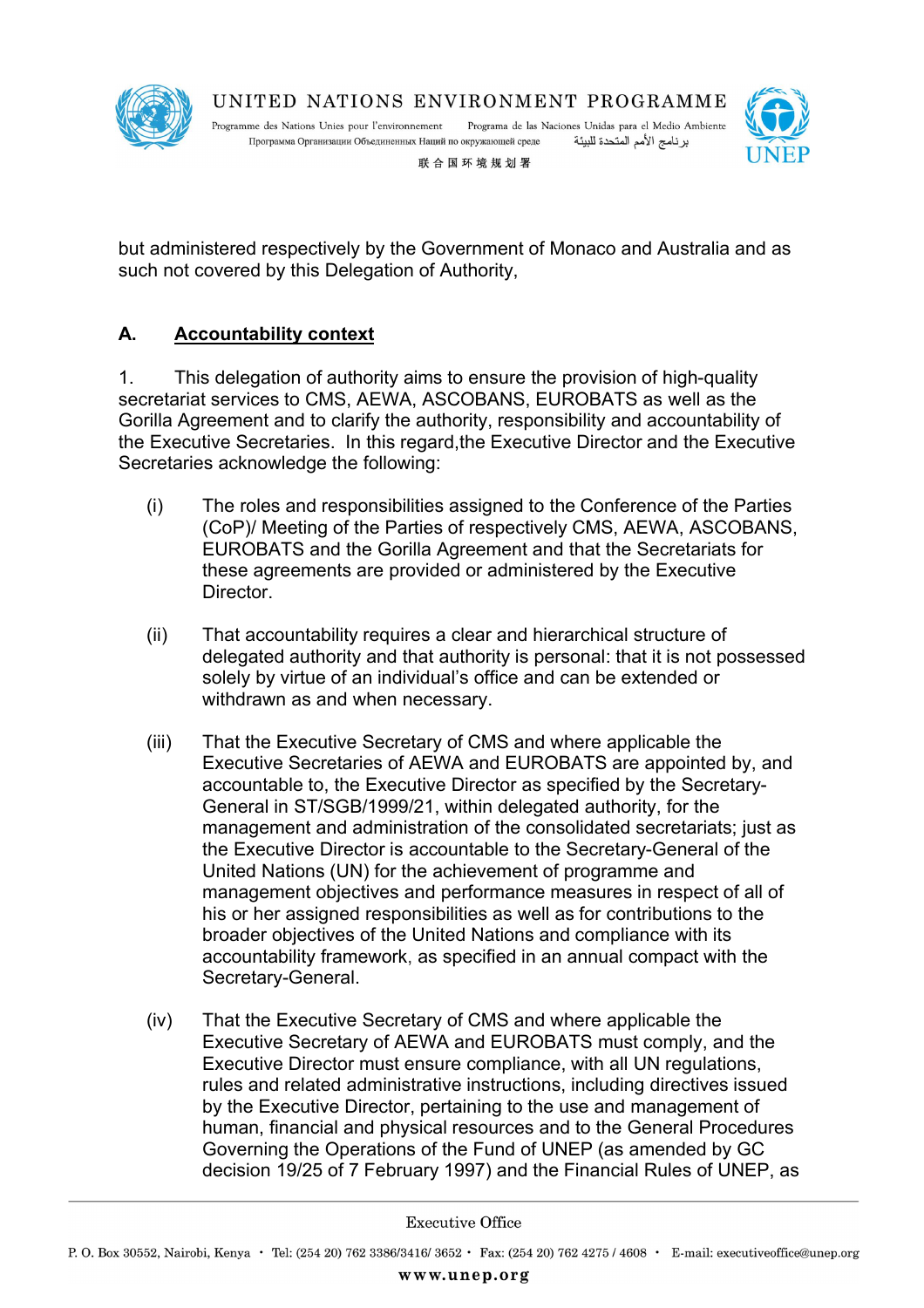

Programme des Nations Unies pour l'environnement Programa de las Naciones Unidas para el Medio Ambiente Программа Организации Объединенных Наций по окружающей среде برنامج الأمم المتحدة للبيئة

联合国环境规划署

they apply to the Environment Fund and associated trust funds and earmarked contributions, as promulgated by the Secretary General on 8 October 1998.

(v) That all UNEP trust funds, including those pertaining to Multilateral Environmental Agreements(MEAs) have been established in accordance with Article V of the General Procedures Governing the Operations of the Fund of UNEP and as such are governed by the Financial Rules of UNEP. UNEP Financial Rule 201.4 states that all matters not covered by the Financial Rules of UNEP are governed by the Financial Regulations and Rules of the UN (ST/SGB/2003/7).

# **B. Authority and responsibility**

2. This delegation of authority supersedes all previous delegations to you, if any, and any prior institutional arrangement between UNEP and the Executive Secretaries of CMS, AEWA, ASCOBANS, EUROBATS and the Gorilla Agreement. Its purpose is to strengthen accountability and ensure the efficient and effective operations of the Secretariat functions provided to CMS, AEWA, ASCOBANS, EUROBATS and the Gorilla Agreement. Its entry into force is immediate and calls for you to submit an annual workplan to the Executive Director of UNEP. This workplan shall cover the period 1 April to 31 March of the following year and comply with the format of the Executive Director's compact with the Secretary-General of the United Nations. The workplan of the Executive Secretary of CMS must be agreed with the Executive Director and that from the Executive Secretary of AEWA and EUROBATS must be agreed with the Executive Secretary of CMS as it is a requirement of the UN's mandatory Performance Appraisal System (PAS). The UN's PAS is itself based on International Civil Service Commission (ICSC) performance management principles, namely work planning, on-going feedback, a mid-point review and an end-of-cycle appraisal against agreed objectives. In due course you may further delegate elements of this authority within the immediate staff serving the Secretariat for CMS, AEWA and EUROBATS as appropriate but you remain ultimately accountable for its use. Copies of such delegations of authority must be sent for monitoring and oversight purposes to UNEP's Quality Assurance Section (QAS).

### **C. Programme management**

3. The authority of the Executive Director to manage the implementation of the programme of work approved by the CMS Conference of the Parties (CoP) and in case of AEWA, ASCOBANS, EUROBATS and the Gorilla Agreement by their respective Sessions of the Meeting of Parties, and activities financed from the main and extrabudgetary trust funds and the allotments for the implementation of the CMS, AEWA, ASCOBANS, EUROBATS and the Gorilla Agreement from the UNEP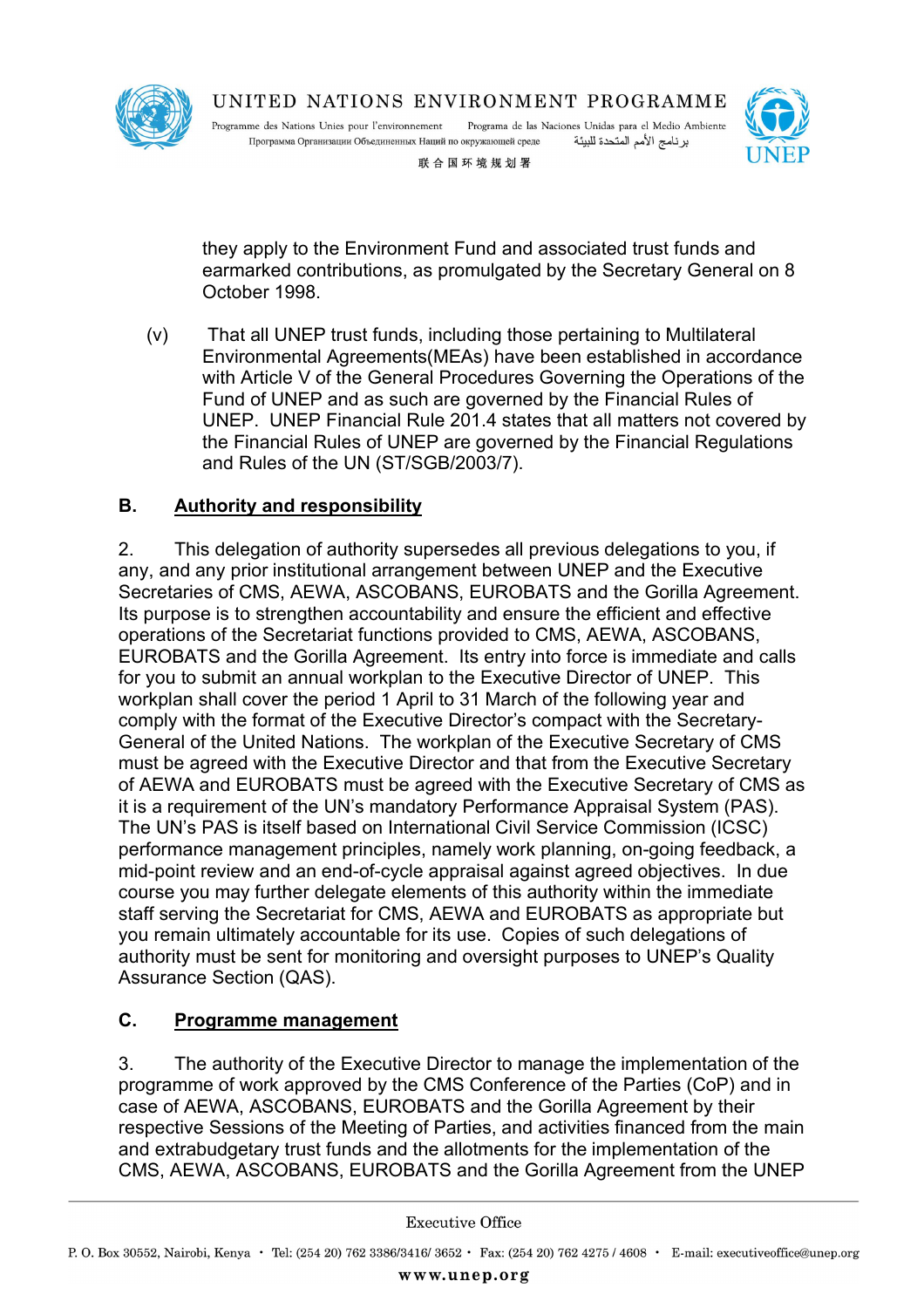

Programme des Nations Unies pour l'environnement Programa de las Naciones Unidas para el Medio Ambiente برنامج الأمم المتحدة للبيئة Программа Организации Объединенных Наций по окружающей среде



联合国环境规划署

Special Account for Programme Support Costs approved by the Executive Director, and the agreed annual workplan referred to in paragraph 2 above, is hereby delegated to you. This includes the authority to approve and sign projects and legal instruments as are required to ensure the implementation of the programme of work and budget, providing that all such projects and legal instruments fully comply with the Financial and Staff Regulations and Rules of the UN and UNEP and related administrative instructions (for guidance please refer to the UNEP's legal instruments guidelines and templates). In this context:

- (i) A report listing all signed projects and legal instruments must be provided to QAS (for monitoring and oversight purposes) every six months (from 1 January). All potential deviations from Regulations and Rules of the UN and UNEP and related administrative instructions must be referred to QAS for prior review and clearance. When negotiating projects and legal instruments special care must be taken to ensure that the UN's procurement, recruitment and audit policies are upheld.
- (ii) Contributions may only be accepted if they do not directly or indirectly involve additional financial liability for the UN or UNEP. If a legal instrument has potential implications for the use of the resources of UNEP's Environment Fund and/or Special Account for Programme Support Costs or entail the application of a programme support costs rate of less than 13% (unless otherwise agreed between the parties at the corporate (UN/UNEP) level – see point (iii) below), it may be accepted only with my prior approval. This approval is to be sought through QAS.
- (iii) Where standard corporate agreements exist, such as those with the European Commission, the World Bank and specific donors and UN organizations, they must be applied. If necessary, copies of these agreements can be obtained from QAS. Contribution agreements with the European Commission must comply with the Financial and Administrative Framework Agreement of 29 April 2003 between the European Commission and the United Nations.
- (iv) The financial and substantive reporting arrangements set forth in projects and legal instruments must be complied with in a timely manner; timely financial and substantive reports must also be obtained from implementing partners.

### **D. Financial and physical resources management**

4. The authority of the Executive Director to manage the implementation of the budget approved by the CMS CoP or in case of AEWA, ASCOBANS, EUROBATS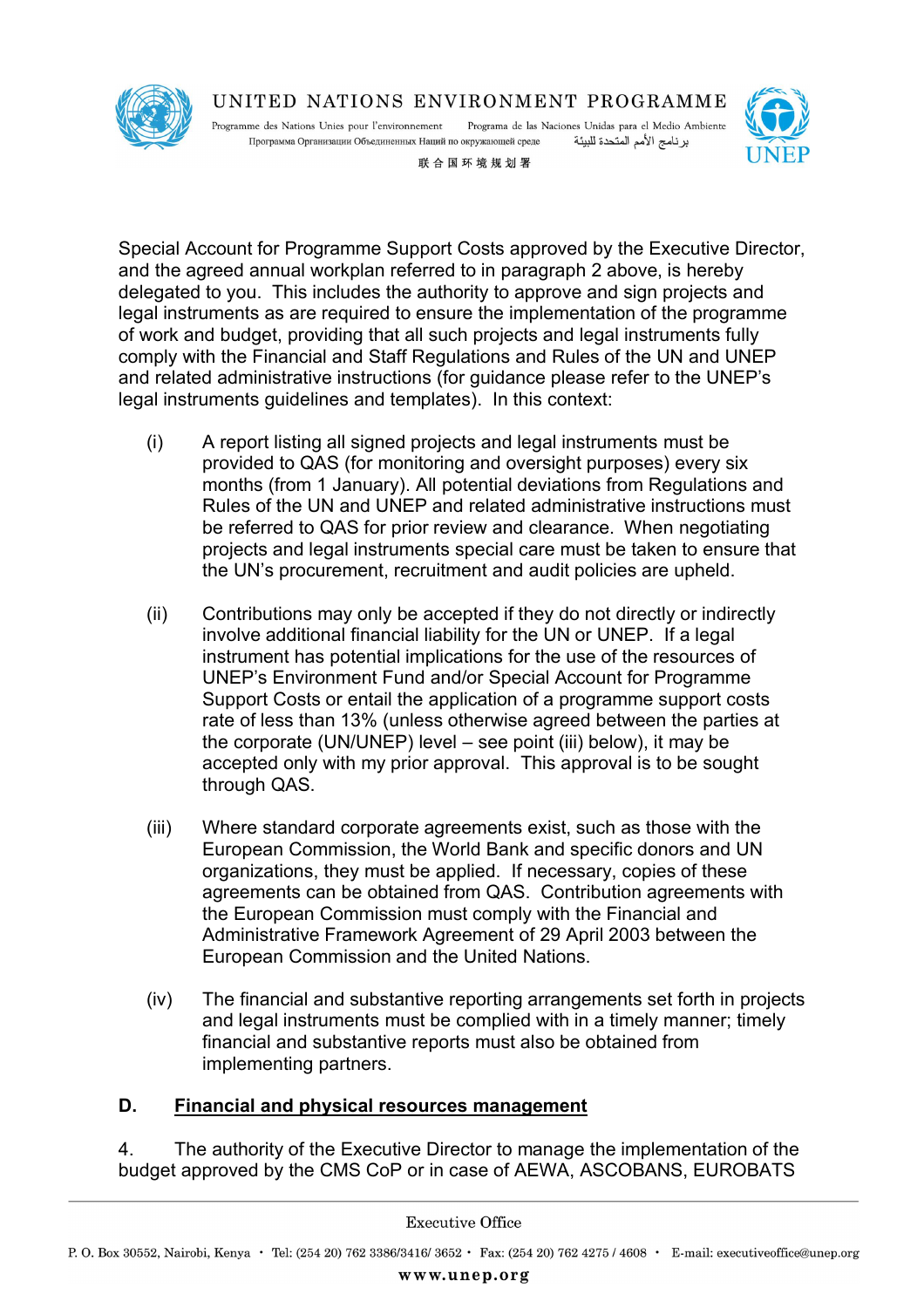

Programme des Nations Unies pour l'environnement Programa de las Naciones Unidas para el Medio Ambiente Программа Организации Объединенных Наций по окружающей среде برنامج الأمم المتحدة للبيئة



联合国环境规划署

or the Gorilla Agreement the MoP and where applicable AEWA and EUROBATS budgets including those financed from trust fund (extra budgetary) resources and the CMS, AEWA, ASCOBANS EUROBATS and the Gorilla Agreement allotments from the UNEP Special Account for Programme Support Costs as well as the related components of the agreed annual workplan referred to in paragraph 2 above, is hereby delegated to you on the understanding that all activities must be undertaken within available funds, and in accordance with the purposes for which these funds were accepted, as confirmed by a certifying officer duly-designated as such by the Chief of CSS. In this context, you are responsible for ensuring the efficient and effective use of resources and for ensuring that these resources are used for the purposes for which they are provided. You must continuously review your office/operating costs and leverage common services where these can provide cost-effective services. You will support all UN/UNEP reform initiatives aimed at ensuring improved value-for-money. In addition you shall:

- (i) Request designation by the Chief of CSS of Bonn-based Administrative and Fund Management Unit which reports to you as the Executive Secretary of CMS Secretariat and with one or more certifying officer(s) for your office who will assist you in carrying out financial management delegated functions in close collaboration and consultation with CSS.
- (ii) Request designation by the Chief of CSS of one or more banksignatories for the CMS bank account, one or more petty-cash custodians and one or more approving officers.
- (iii) Ensure the proper performance of certifying, approving, bank-signatory and petty-cash management functions, including the separation of duties, required by the Financial Rules that define these responsibilities (see Financial Rules105.5, 105.6,104.5, 104.8 and 104.9 in particular).
- (iv) Ensure the sound management of the CMS bank account in accordance with the applicable Financial Rules. This requires, in particular, that the Executive Secretary of CMS Secretariat ensure, in consultation with UNON, that the maximum cash balance does not exceed that permitted by Financial Rule 104.7 and that the monthly reconciliations required under Financial Rule 104.11 be prepared in accordance with requirements established by, and are submitted to, UNON.
- (v) Continue to adhere to the terms and conditions set forth in the delegation of procurement authority issued to all heads of UNEP offices away from Nairobi by the Chief of the UNON Division of Administrative Services on 15 October 2003.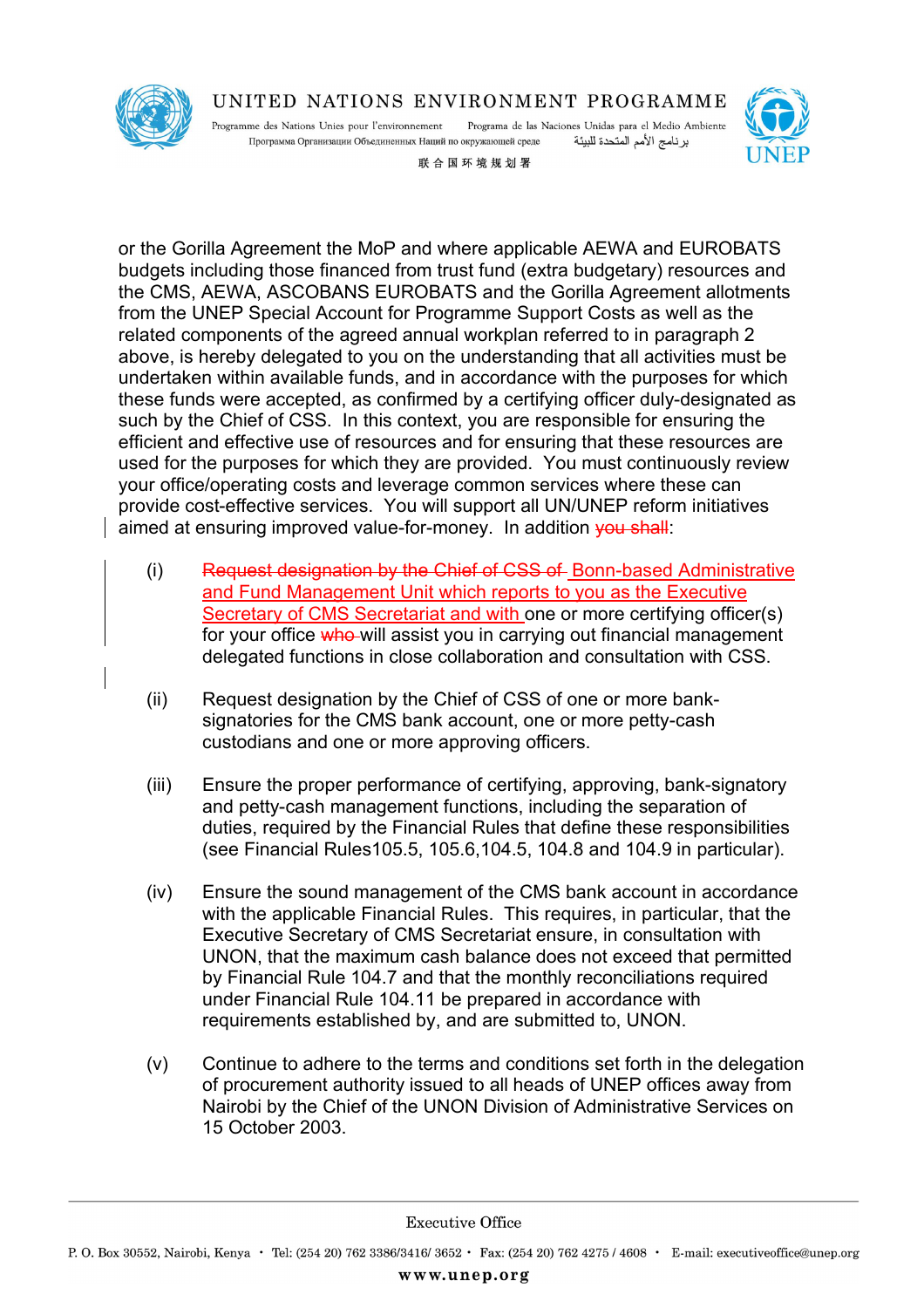

Programme des Nations Unies pour l'environnement Programa de las Naciones Unidas para el Medio Ambiente Программа Организации Объединенных Наций по окружающей среде برنامج الأمم المتحدة للبيئة



联合国环境规划署

- (vi) Maintain a consolidated inventory of property, plant and equipment and submit requests for the disposition and disposal of such assets to CSS  for onward transmission to a duly-designated Property Survey Board (UNON).
- (vii) Authorize hospitality on the basis of an approved hospitality budget and in compliance with ST/AI/2000/8.
- (viii) Authorize travel of staff members of your office, including your own, on the basis of a quarterly travel plan and in compliance with ST/AI/1998/3 and ST/AI/2006/4. A copy of this travel plan must be submitted to QAS.

# **E. Human resources management**

5. The authority of the Executive Director to manage the human resources (HR) assigned to CMS and where applicable to AEWA, ASCOBANS, EUROBATS and the Gorilla Agreement, and ensure the timely initiation and performance of related HR management actions, against the staffing tables approved by the CoP or where applicable in case of AEWA, ASCOBANS, EUROBATS and the Gorilla Agreement MoP and in other CMS, AEWA, ASCOBANS, EUROBATS and Gorilla Agreement budgets, including those financed from trust funds, earmarked contributions and the CMS, AEWA, ASCOBANS, EUROBATS and the Gorilla Agreement allotments from the UNEP Special Account for Programme Support Costs, is hereby delegated to you. In this context, you must implement the related components of the agreed annual workplan referred to in paragraph 2 above, including in relation to the UN's mandatory ethics and integrity initiatives and financial disclosure, and on the understanding that all HR actions are based on:

- (i) An approved quarterly consolidated staffing table for the Secretariats serving CMS, AEWA and EUROBATS and an approved HR Action Sheet signed by me and you. The signed HR Action Sheet shall accompany any HR action taken by the Secretariats.
- (ii) Prior certification by a certifying officer duly-designated as such by the Chief of CSS.

6. Pursuant to the above, and subject to clearance by the relevant services of UNON, you are authorized to:

- (i) Approve and request UNON/HRMS to classify and reclassify job descriptions at all levels when needed.
- (ii) Launch vacant posts in INSPIRA or any successor system as may be adopted by the UN.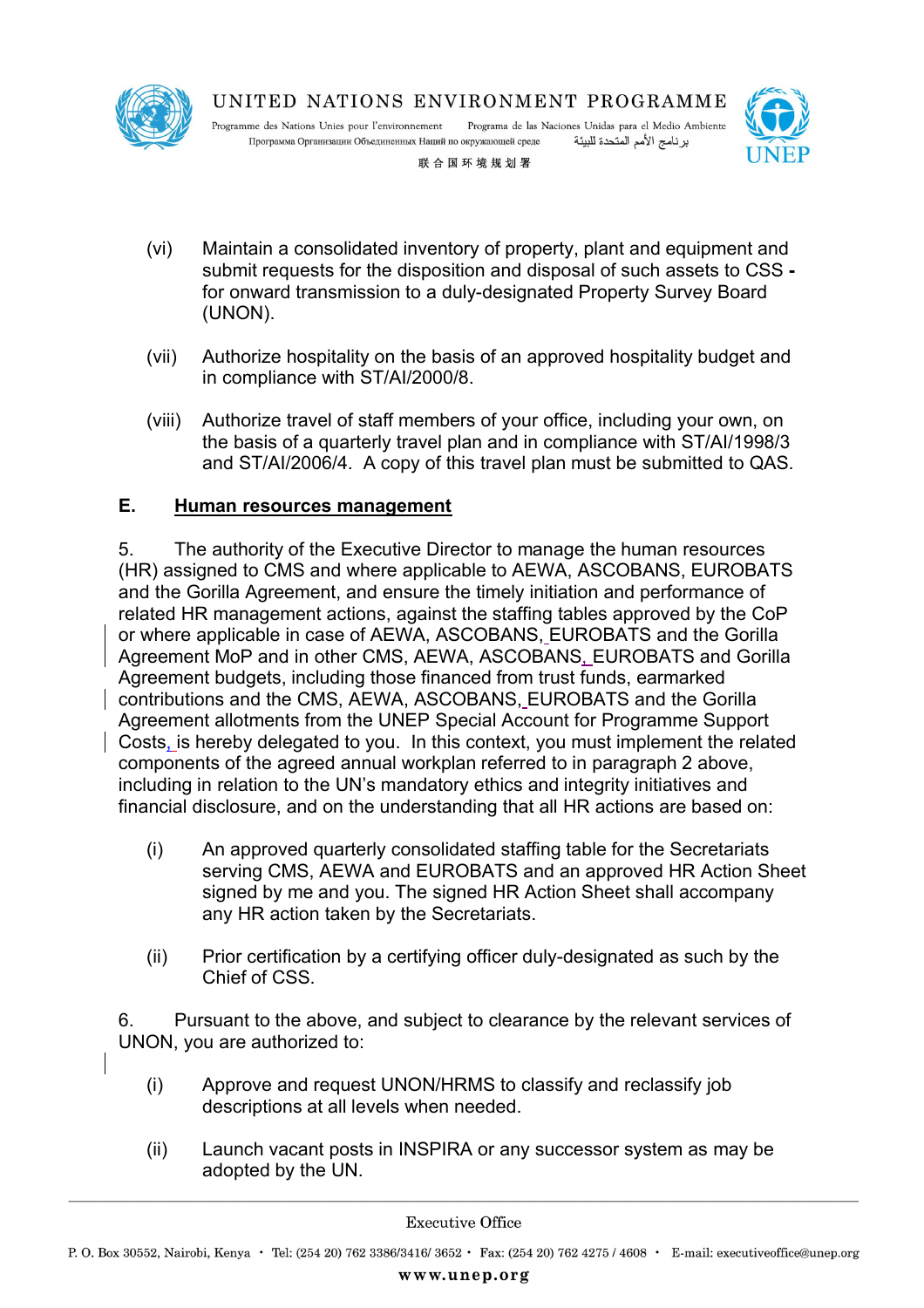

Programa de las Naciones Unidas para el Medio Ambiente Programme des Nations Unies pour l'environnement Программа Организации Объединенных Наций по окружающей среде برنامج الأمم المتحدة للبيئة



联合国环境规划署

- (iii) Recruit and select all staff up to the P-4 level, including all General Service (GS) staff and make justified recommendations to the Executive Director for the selection of all staff at grade P-5 and above.
- (iv) On the basis of acceptable performance, as reflected in UN performance appraisals, extend staff contracts for up to 2 years and make justified recommendations to the Executive Director for the curtailment and nonextension of contracts, at least 3 months prior to the expiry of these contracts.
- (v) Authorize recruitment of consultants up to 24 months within a 36-month period and individual contractors up to 6 months within in a 12-month period as per ST/AI/1999/7.
- (vi) Recruit interns in line with the UN procedures for the selection and engagements of interns at the United Nations.
- (vii) Make justified recommendations to the Executive Director in respect of the recruitment of gratis personnel or Junior Professional Officers as well as professional grade staff transfers, reassignments, secondments, loans, sabbaticals and special leave without pay (for periods in excess of 3 months).
- (viii) Nominate staff to participate in UN/UNEP corporate training courses.

### **F. Final provisions**

7. You will inform me in advance of any actions, or proposed decisions, of you and your staff, or of the CoP/MoP, that compromises or complicates adherence to UN regulations, rules and related administrative instructions or that request or require any action by UNEP. The Executive Secretaries must promptly notify both the Executive Director and the CMS/CoP or in case of AEWA, ASCOBANS, EUROBATS or the Gorilla Agreement the MoP, if a potential conflict is perceived between (a) UN or UNEP regulations, rules or related administrative instructions, and (b) the performance of the consolidated secretariats duties under the Convention, the 18 MOUs concluded and co-located Agreements, or the execution of those duties in accordance with direction from the Parties to the Convention, the 18 MOUs concluded and co-located Agreements or the CoP or MoP. In the event of such a conflict, it will be necessary to coordinate closely with the CoP or MoP, to decide on a mutually acceptable course of action.

8. If any difficulty is experienced interpreting or enforcing UN and UNEP regulations, rules and related administrative instructions, including this delegation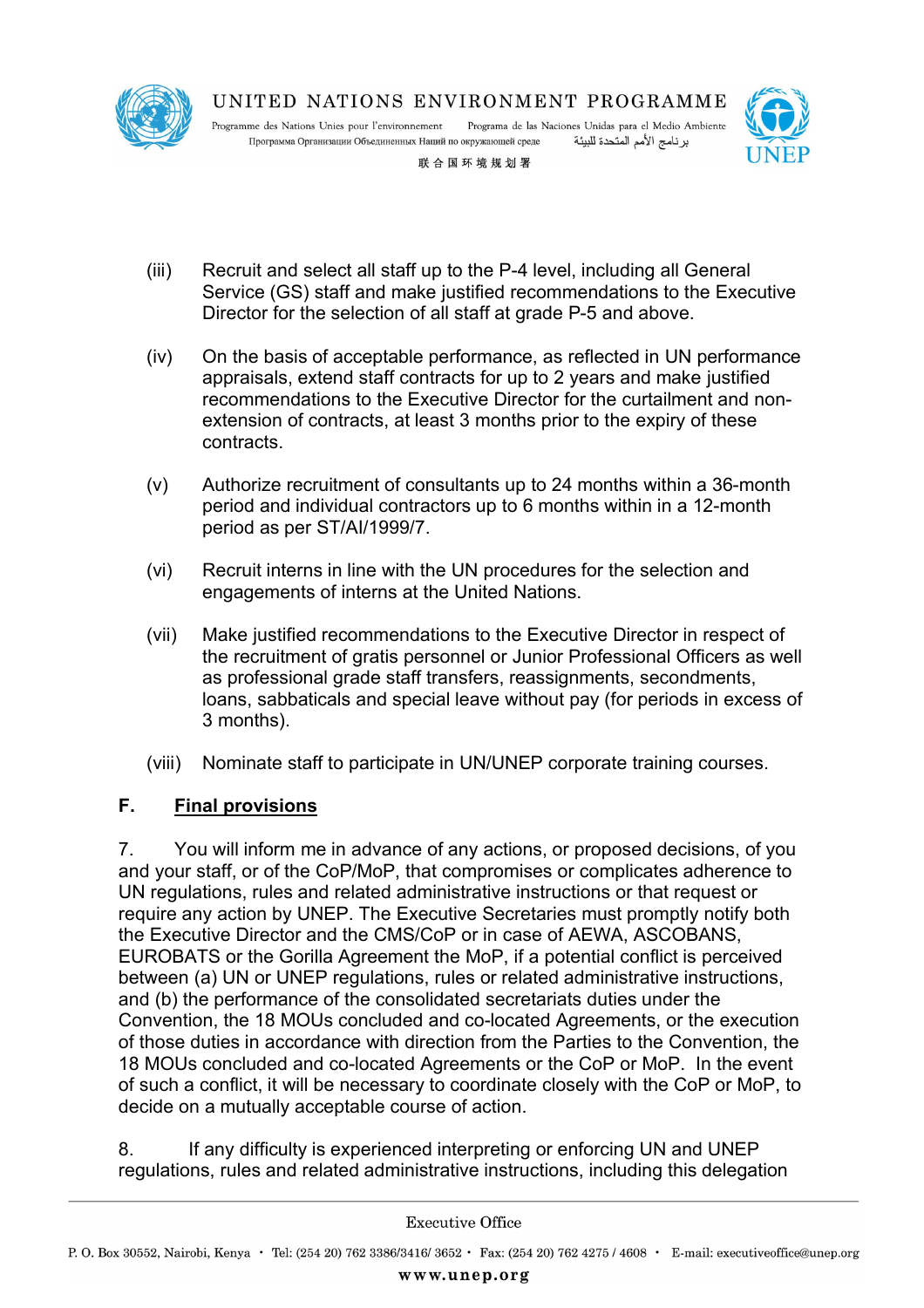

Programa de las Naciones Unidas para el Medio Ambiente Programme des Nations Unies pour l'environnement Программа Организации Объединенных Наций по окружающей среде برنامج الأمم المتحدة للبيئة



联合国环境规划署

of authority, I should be consulted immediately. I am also to be consulted on all matters of policy and/or concern. In this regard, please note that in accordance with UN Financial Rule 101.2 and UN Staff Rules 112.3, 212.2 and 312.2 UN staff members may be held personally and financially liable, and be required to reimburse the UN either partially or in full, for any financial loss suffered by the UN as a result of the staff member's gross negligence or of his or her having violated any regulations, rule and administrative instruction.

9. All other powers and authority vested in me as part of my responsibilities with regard to the Secretariats of CMS, AEWA, ASCOBANS, EUROBATS and the Gorilla Agreement shall remain with me unless and until specifically accorded to you in writing.

10. Failure to abide by the provisions of this delegation may result in, inter alia, its withdrawal.

11. This delegation of authority will enter into effect upon receipt of your confirmation, through your signature below, that you understand, accept and will abide by the provisions outlined above.

Signatures:

Achim Steiner Executive Director, UNEP

Date:

Elizabeth Maruma Mrema -------- Andreas Strait Executive Secretary Executive Secretary Executive Secretary CMS Secretariat AEWA Secretariat Eurobats Secretariat

Acting Executive Secretary UNEP/ASCOBANS Secretariat

**Executive Office**